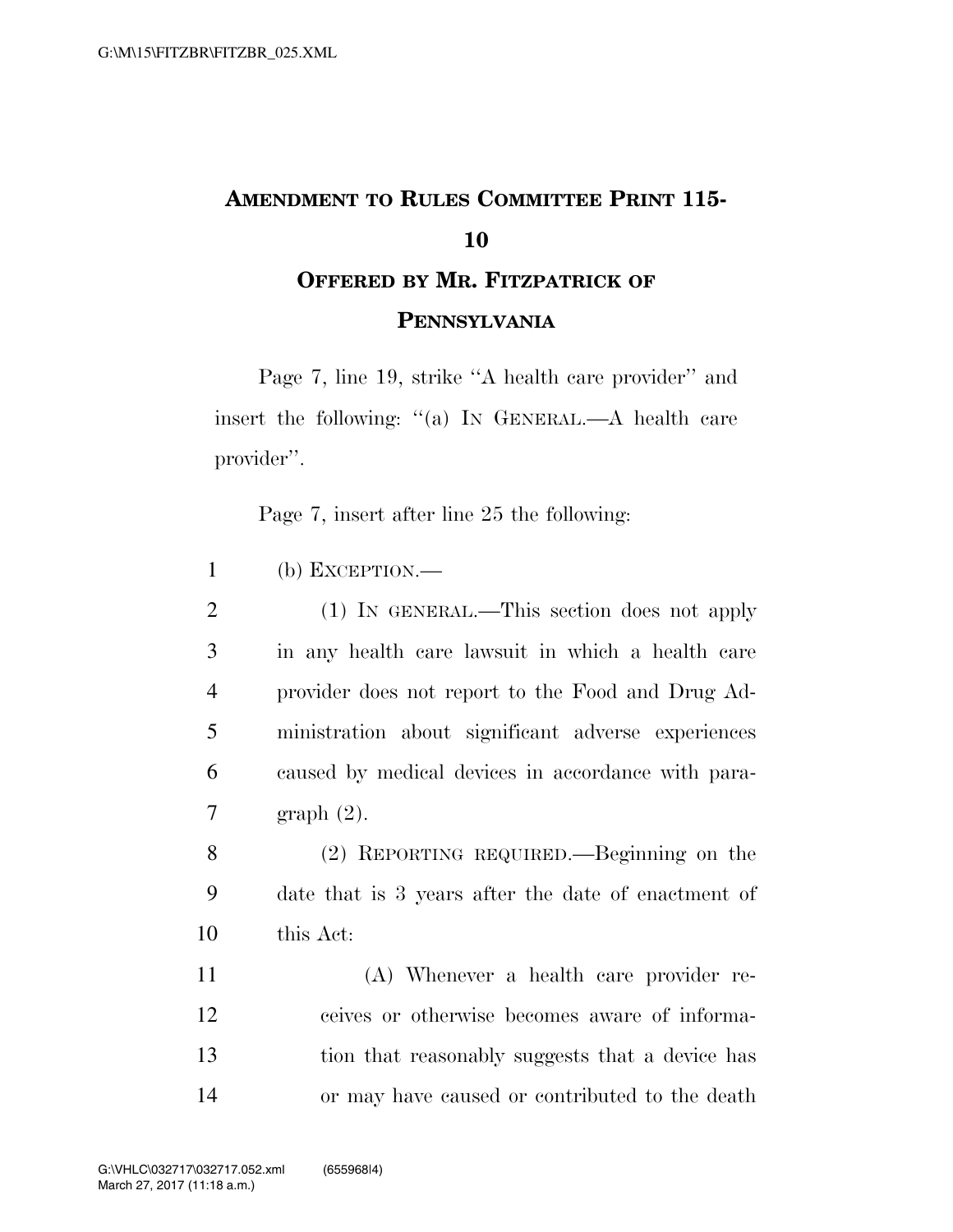| $\mathbf{1}$   | of a patient of the health care provider, the    |
|----------------|--------------------------------------------------|
| $\overline{2}$ | health care provider shall, as soon as prac-     |
| 3              | ticable, but not later than 10 working days      |
| $\overline{4}$ | after becoming aware of the information, report  |
| 5              | the information to the Secretary of Health and   |
| 6              | Human Services and, if the identity of the man-  |
| $\tau$         | ufacturer is known, to the manufacturer of the   |
| 8              | device.                                          |
| 9              | (B) Whenever a health care provider re-          |
| 10             | ceives or otherwise becomes aware of informa-    |
| 11             | tion that reasonably suggests that a device has  |
| 12             | or may have caused or contributed to—            |
| 13             | (i) the serious illness of, or serious in-       |
| 14             | jury to, a patient of the health care pro-       |
| 15             | vider, or                                        |
| 16             | (ii) other significant adverse experi-           |
| 17             | ences, as determined by the Secretary of         |
| 18             | Health and Human Services by rule to be          |
| 19             | necessary to be reported,                        |
| 20             | the health care provider shall, as soon as prac- |
| 21             | ticable, but not later than 10 working days      |
| 22             | after becoming aware of the information, report  |
| 23             | the information to the manufacturer of the de-   |
| 24             | vice or to the Secretary of Health and Human     |
|                |                                                  |